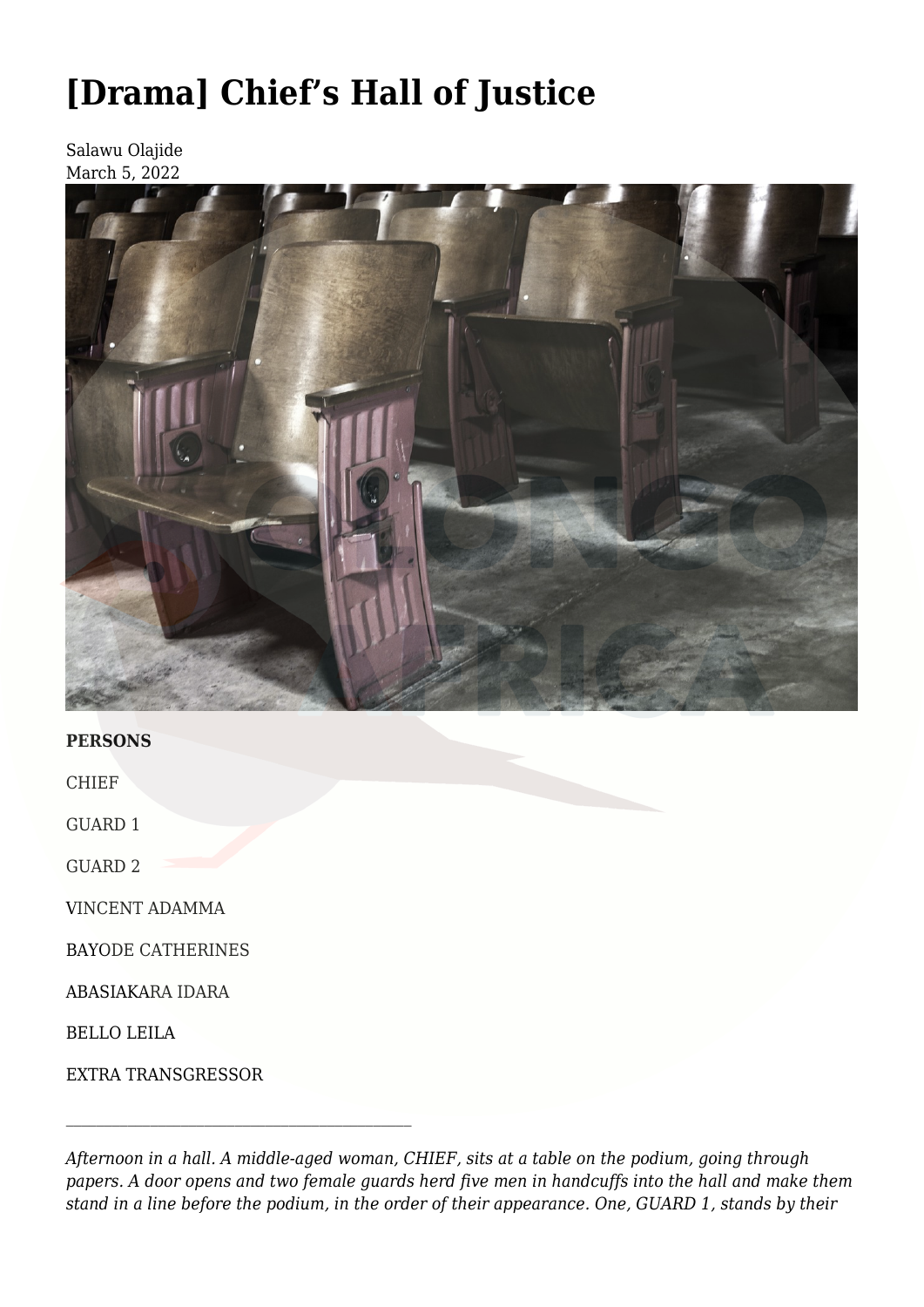*side; the other, GUARD 2, by the door*.

CHIEF: Are these all the transgressors?

GUARD 1: Yes, Chief.

CHIEF: [*To the men.*] You have nothing better to do with your lives than break the rules, eh?

[*The men grumble and murmur.*]

My dear?

GUARD 1: Yes, Chief?

CHIEF: Give them one.

[*Guard 1 hits each man on the head with her baton. The hall is filled with yelps.*]

Very good. We're going to be snappy today; I have a fashion show I want to watch.

So, scum one, Vincent Adamma. Charge: dressing indecently to work. Young man, your employer claims that for some time, you have been coming to work dressed inappropriately. She claims to have cautioned you, but as the numskull that you are, you threw this caution to the wind. True or true?

VINCENT ADAMMA: Ma…

CHIEF: I prefer the title, Chief.

VINCENT: [*murmuring*] You are not my chief.

CHIEF: What did you say?

VINCENT: Nothing.

CHIEF: My dear, give him one.

[*Guard 1 hits his head.*]

I heard you right. And true, I am not your chief. Because if I were, you wouldn't turn out this way. Now, what were you saying? For the sake of your head, be wise.

VINCENT: Chief, the accusation is false. I have been dressing properly to work.

CHIEF: I don't remember giving you the option of pleading false. Now, let me detail your charge. Your employer claims, and she has other employees supporting her claim, that you wear tight-fitting trousers that exhibit your dick print. And when you erect, which is often, it is an unsightly view. True or true?

VINCENT: My trousers are not tight, Chief. They are normal. It is not my fault that I have a big penis.

CHIEF: Is it then our own fault, dear Vincent? Why must our eyes and hearts suffer because of your biological misfortune? I'm sure it is also not your fault that you allow your erections in the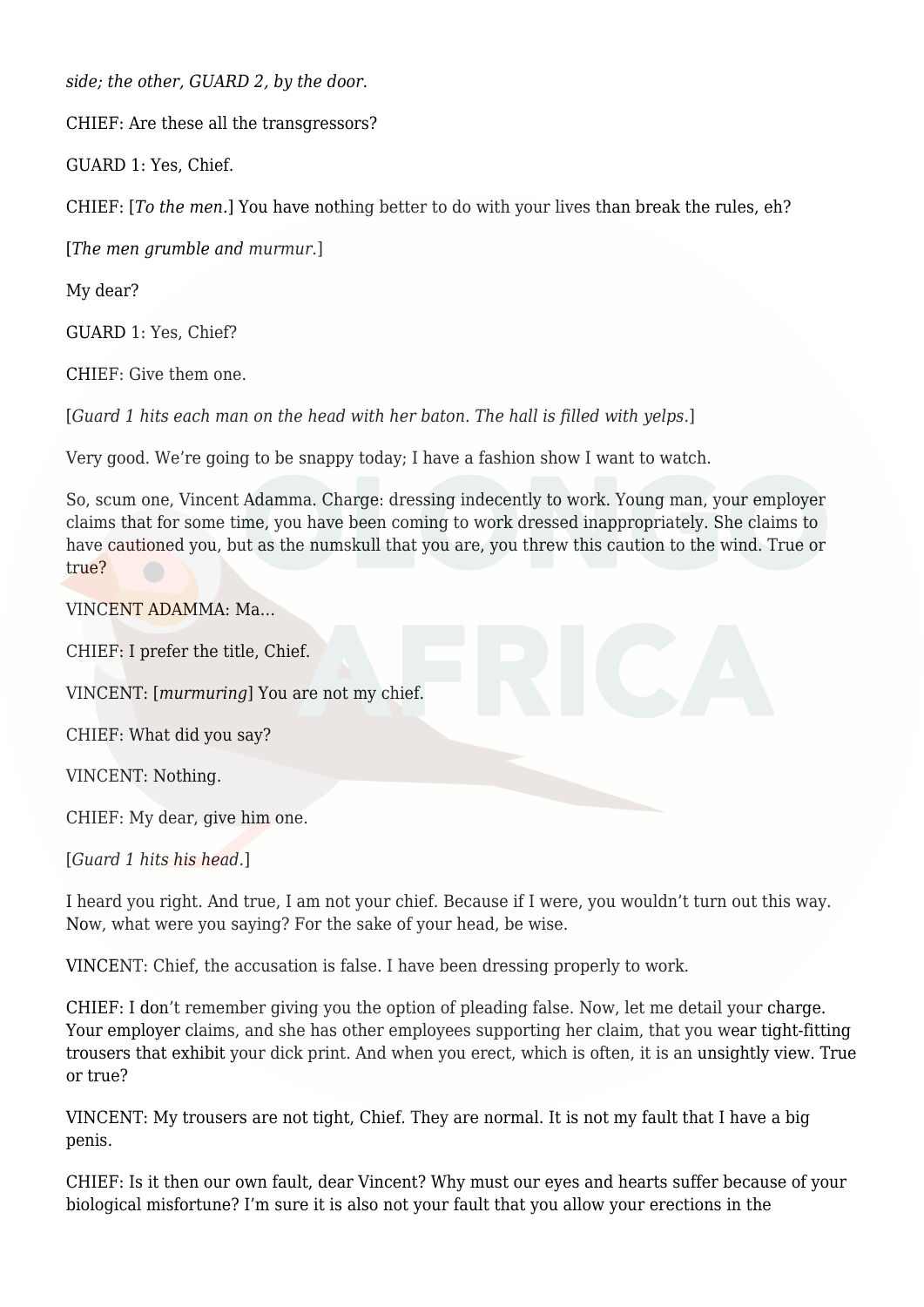workplace? Who are you trying to seduce?

VINCENT: But erections are natural. I have little control over that, especially when the women literally wear their underwear to work and nobody cautions them. Should I cut off my penis?

CHIEF: One, if a part of your body will cause the sisters to sin, by all means, boy, cut it off. Two, you stand in contempt of the Chief for speaking ill of your female co-workers when they have done no harm to you. Three, there are prassieres<sup>\*</sup> in the market, for god's sake. Why do I even have to tell you this? You people know the right thing to do, and you still refuse to do it. Then, when they haul your sorry ass in here, you find a woman to blame it on.

## [*She places her palm on her face in exhaustion.]*

Vincent, I am giving you one month for indecent exposure, a fine of ₦100,000, to be paid to your employer, and a mandate to get three prassieres immediately after your release, which you will come show me here for the release to be absolute. ₦10,000 for contempt of the Chief, to be paid before admission into jail. My dear, take him away.

## [*Guard 2 drags a protesting Vincent away. Chief eyes him derisively.*]

Scum two, Bayode Catherines. [*Looks him over.*] As shapeless as you are, you are causing trouble. You don't know men like you should put all their efforts into being likeable so they'll find a woman willing to marry them? [*Hisses and looks at charge sheet.*] Oh, you are even married. And it says here you refuse to cook, clean the house, and take care of the children. And you keep insisting on getting a house boy. What do you have to say for yourself, young man?

BAYODE CATHERINES: Chief, this whole arrangement my wife wants is entirely unfair to me. I go to work everyday, I am also enrolled in evening classes at the university. And somehow, my wife expects me to wake up, clean the house, make breakfast, prepare the kids and take them to school, before even starting my own day. Then I must bring the children back from school and make lunch before going for my own classes. When I come back, she still expects me to prepare the dinner. She does nothing, absolutely nothing. She doesn't even go to work, yet she cannot lift a single hand to help in the house. What hurts me the most is that I am the breadwinner of the house; this woman does not contribute a Kobo to the family finances. I am just a slave in my own home.

## [*Begins to sob.*]

CHIEF: Hey, hey, hey, suck it up. You men can be too emotional for my liking. Any little thing, the tap bursts.

## [*Bayode quietens down.*]

Good. Mr Catherines, I want to give you some important advice before I sentence you. Listen to me, you are lucky to be married. A lot of men finer than you, a whole world finer than you, are in their mothers' houses, praying to God to remember them. And it is in your best interests to secure this marriage with all you have, because a lot of useless boys are waiting, ready to pounce on your wife and snatch her from you.

All the things you say you do are expected of you as the husband. Should your wife wake up in the morning and cook? Or dress the kids up for school? You, would you be comfortable seeing her do that? No! Because it is not befitting her; that is not her duty. Her duty is to take care of you and your children, protect you from external aggression, give you a name and a home. You say you are the breadwinner. Let me ask you, did you get the job before or after you got married?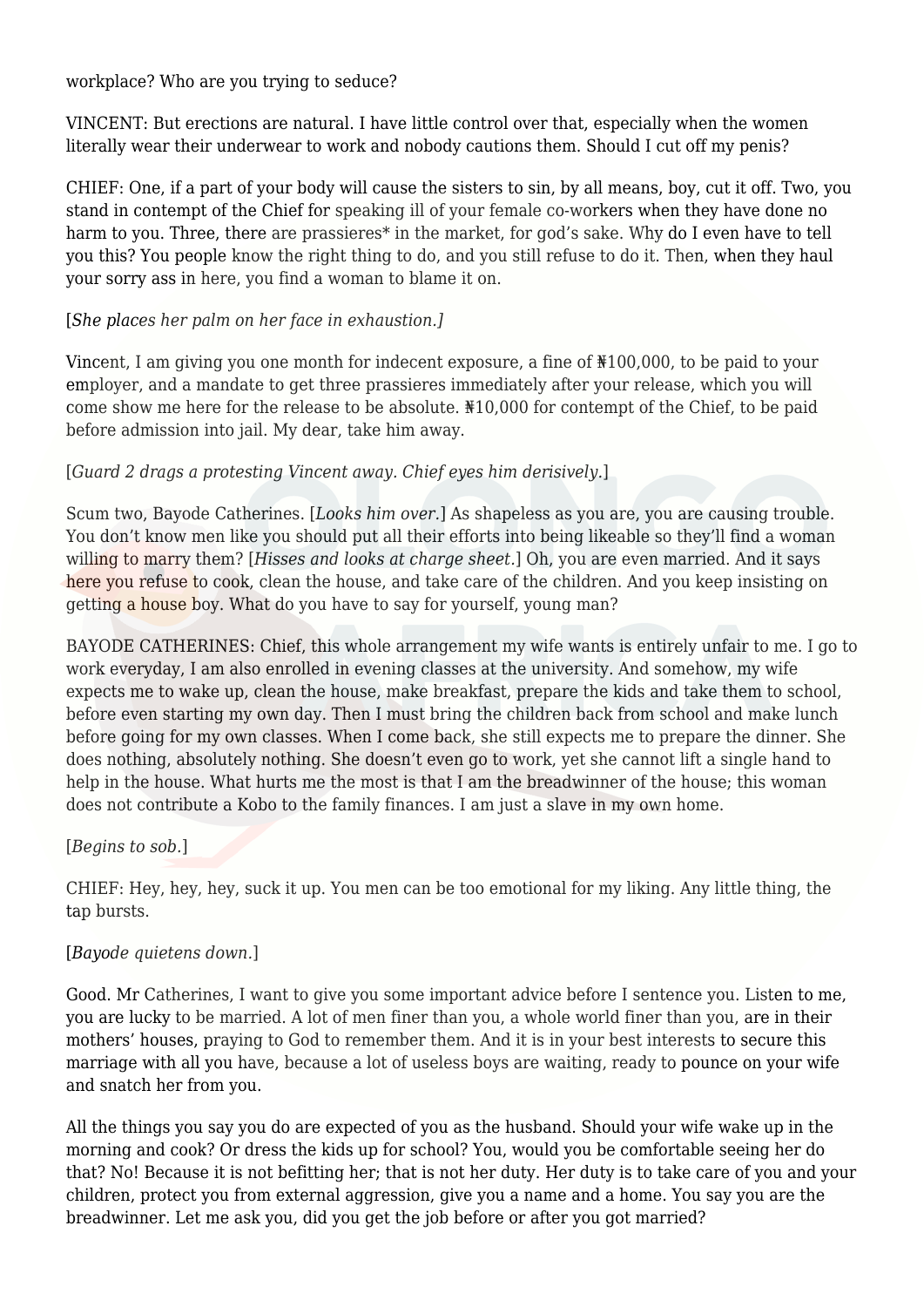#### BAYODE: After.

CHIEF: Oho! Whose favour was it? Your wife's! This is you being ungrateful, honestly. That your night school, I don't know what you're studying there.

BAYODE: I'm pursuing a Master's in Law.

CHIEF: Just imagine. You already have a degree and a good job, but you are still pursuing more. And here you are, complaining of the heavy load on your head, whereas you put that load on yourself. Well, it is to be expected. You men that study Law know how to be stubborn and proud. But, listen to me, stubbornness and pride will not take you anywhere. You're a man. Better drop that Master's and face your family.

Because you're a father, I will not put you in jail. Because, what will your wife do, then? Bayode, go home and sin no more. Heed my advice. I am placing you on a month's probation. Should I receive any other complaint from your wife during that period, you'll see the other side of me. Today is for my merciful side. Dear, take him to the probation office.

[*Guard 2 leads a silently weeping Bayode away.*]

Scum three, Abasiakara Idara. It says here you accused your landlady of rape, but she claims it is a ruse you're trying to use to skip all the arrears you owe her.

ABASIAKARA IDARA: [*crying*] Chief, please, she is lying. She raped me when I went to her house to discuss how to pay my rent in installments.

CHIEF: What were you wearing?

ABASIAKARA: What?

CHIEF: What, your own. What were you wearing, mister man?

ABASIAKARA: A t-shirt and shorts.

CHIEF: Were you wearing a prassiere?

ABASIAKARA: No, Chief. Those things are uncomfortable.

CHIEF: [*Spreads her arms and looks at the guards.*] Have you seen it? Have you seen it? You went to a woman's house exposing yourself, without a prassiere even, and you expected something to not happen?

ABASIAKARA: But Chief, it's the same compound.

CHIEF: And so? Does that make you less indecent? Let me ask, what time did you go?

ABASIAKARA: Around 8:00 PM.

CHIEF: [*hisses*] My dear, you don't even have a case. You went to a woman's house at night, to look for what? Your head? And you come here crying rape, thinking anyone will listen to you. You wanted to be raped, very simple.

ABASIAKARA: Chief, how can I want to be raped?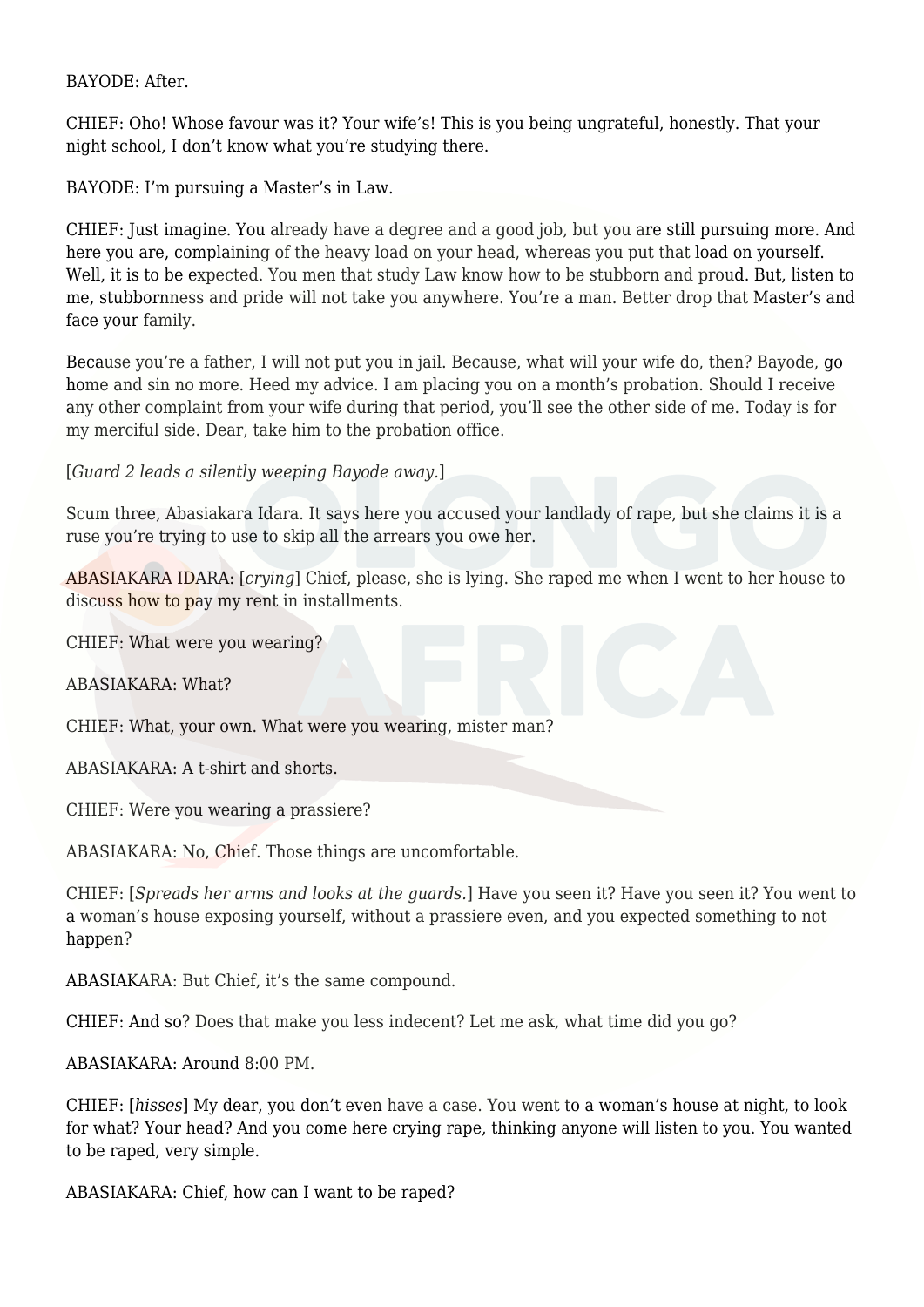CHIEF: Please, don't disturb me. I am giving you one week to pay your landlady, or you'll be ejected, you and your rape allegations.

[*Abasiakara cries louder as Guard 2 takes him away.*]

Where is scum four, Bello Leila? Come, are you the one that led a protest in your school because you were not allowed to run for the post of SUG president?

BELLO LEILA: Yes.

CHIEF: Yes, *Chief.*

[*Bello ignores the correction and looks away. Guard 1 hits him on the head twice.*]

Oya…

BELLO: Yes, Chief.

CHIEF: [*Eyes him.*] Look at a fine boy like you. Instead of you to be priming yourself to get a good woman that will marry you, you're here being stupidly stubborn. Did they write it in your birth certificate that you will be SUG president? Eh?

BELLO: No.

CHIEF: It's boys like you that are giving us a headache in this world. All these ones that will grow up and start calling themselves masculinists, like Charles Bridgets. It's because you saw food to eat. What is the course you're studying, anyway?

BELLO: Law.

CHIEF: [*hisses*] I said it. Honestly, none of my boys will study Law. It's like there's an injection they give them in that course, that makes them start feeling like they're the boss, like nobody can talk to them.

[*Shakes her head.*]

Bello, I am giving you a week in jail. I would have let you off, since this is your first time. But I want to help you. You will go to jail and see what the real world is like, so those your nonsense ideals will be nipped in the bud, for your own good. Take him away, please.

BELLO: [*Resisting Guard 2.*] One day, the matriarchy will be dismantled! One day, there will be equal rights for all!

CHIEF: What is the nonsense this one is saying? It's like you're too stubborn. I'm giving you two weeks, then.

[*Guard 2 hits him on the head and drags him off.*]

My dear, what is the time?

GUARD 1: 3:30 PM, Chief.

CHIEF: Ha, I've overstayed my salary here oh. I think it's time to go; I have a show to catch. Please, take the remaining scums away, we will resume tomorrow.